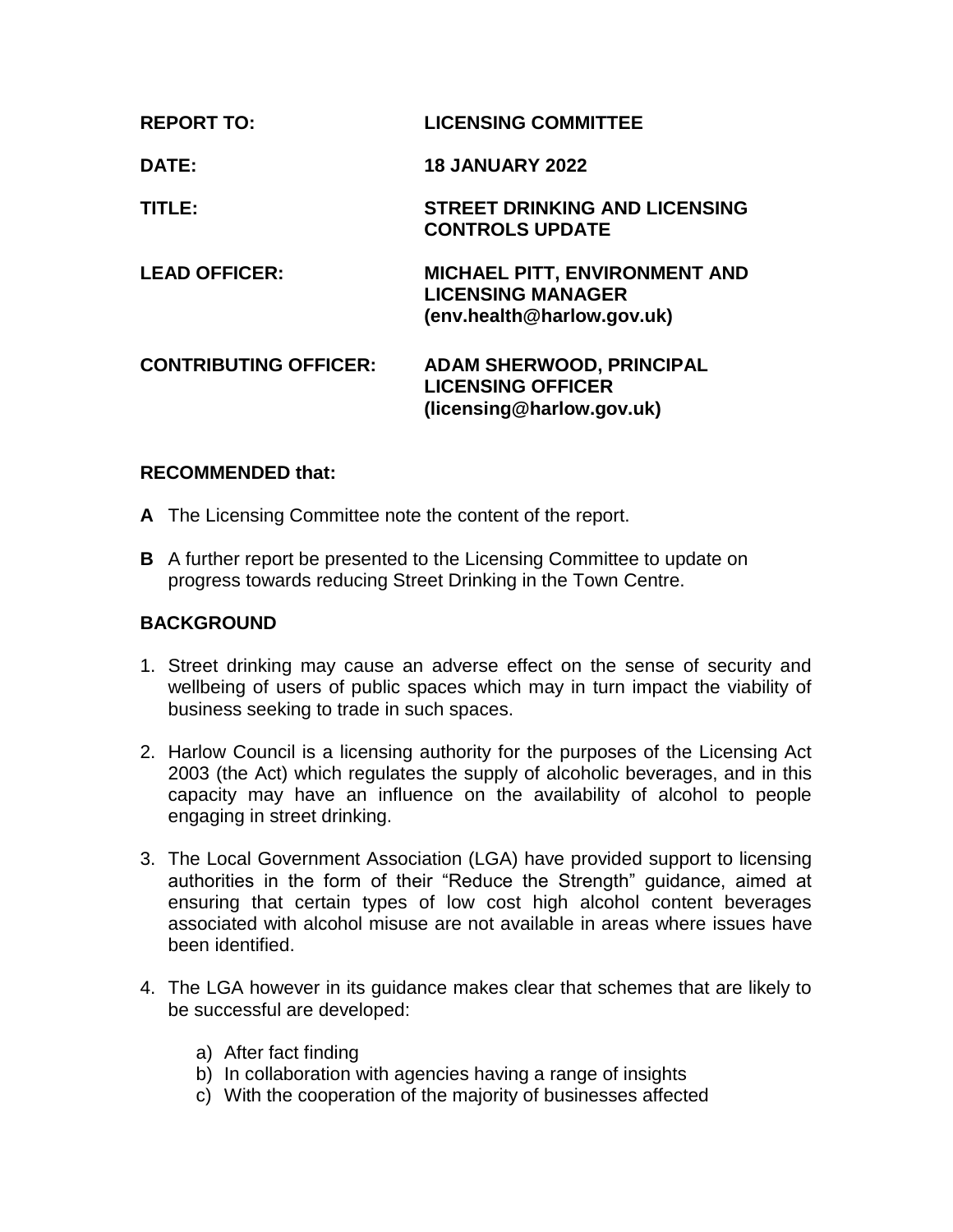# **ISSUES/PROPOSALS**

- 5. Following a report to Licensing Committee on 7 September 2021 this update aims to guide members with regards to progress on controls to reduce street drinking within the Town Centre.
- 6. The LGA Guidance and case studies suggest that for the successful implementation of a "Reduce the Strength" scheme to tackle Street Drinking, that the police and local authority enforcement teams are involved in the process. The Licensing Team has contacted Essex Police (Harlow) and the Community Safety Team and both have expressed a commitment to support any scheme of this nature.
- 7. There are 51 licensed premises in the Town Centre. The Community Safety Team and Essex Police have agreed to assess Town Centre premises and feedback to the Licensing Team to help identify any premises connected with perceived street drinking issues. Such premises are most likely to require additional interventions, however will be those where most impact can be made.
- 8. Initially, visits will be made to identified licensed premises in the town centre by officers in January and February 2022 to
	- a) Raise the issues
	- b) Reiterate that it is an offence to sell to people who are drunk
	- c) Reiterate and check on minimum pricing requirements
	- d) Propose voluntary measures including:
		- i) ceasing "single can" sales
		- ii) marking containers to show where they were bought
- 9. It is proposed as part of the first visit, a short inspection will take place to check for compliance issues such as displaying their Premises Licence Summary and a check of any records as part of any Age Verification Policy. Officers will introduce the issues that street drinking may cause and how this contributes to other social problems, information will be provided about how the Council intends to reduce the prevalence of Street Drinking and seek the views of the businesses as well. Visits shall provide an opportunity for premise owners to meet officers and ask any questions they may have.
- 10.The Licensing Team will attend the next Safer Harlow Partnership (SHP) meeting on 13 January 2022 to raise the issues around Street Drinking and the concept of establishing a Working Group and to identify partners, organisations or Responsible Authorities that are best placed to maximise the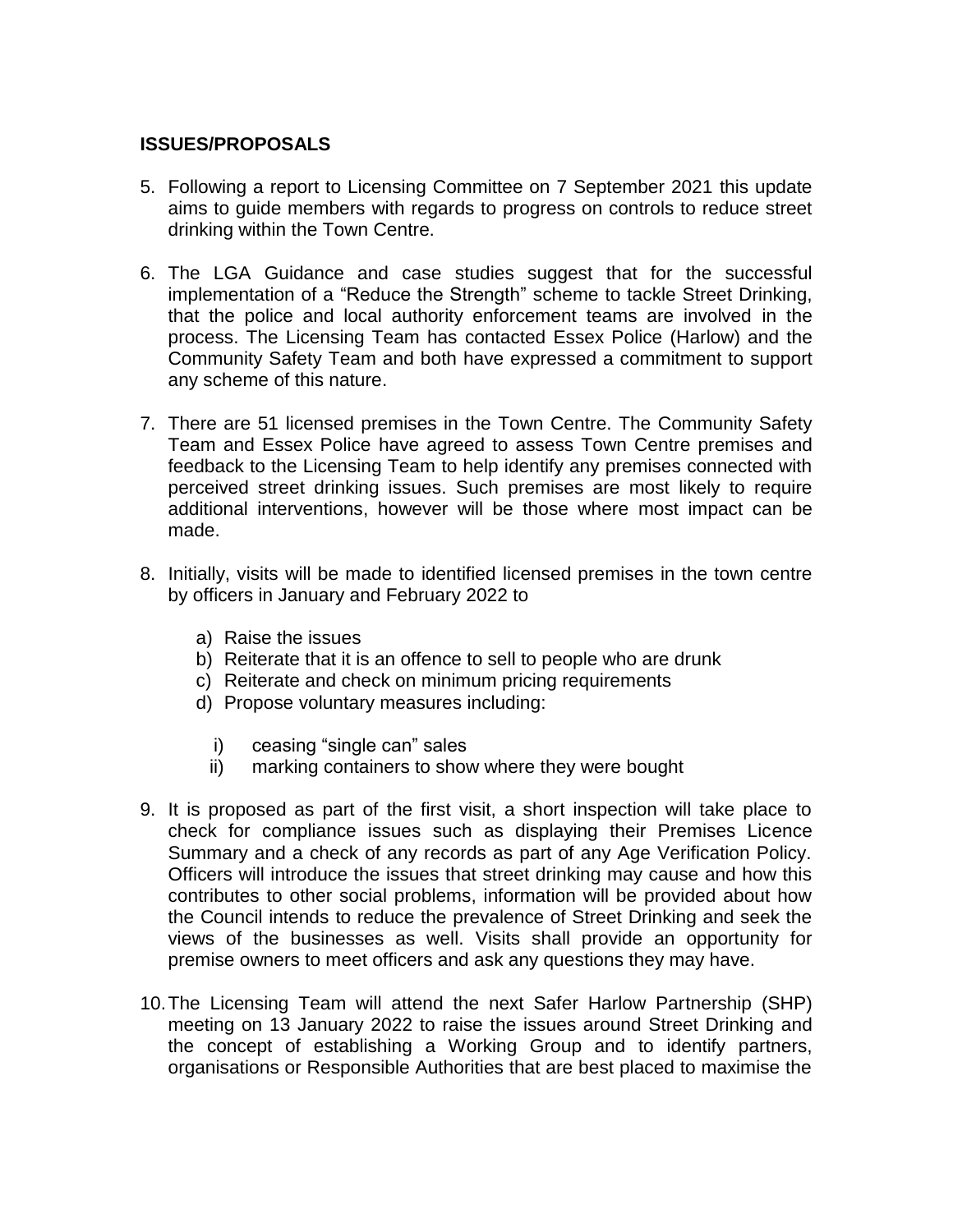Working Group's success. An earlier meeting scheduled for October was unfortunately cancelled.

- 11.It is recognised that mechanisms to reduce Street Drinking in the Town Centre may deliver directly into the Safer Harlow Partnership Workplan.
- 12.As the Council's Public Space Protection Order (PSPO) for the Town Centre is due for renewal August 2022 it will soon engage in consultation on any replacement Order; consideration will be given to how any PSPO can support the aims of reducing street drinking in the Town Centre.

# **CONCLUSION**

- 13.Through careful and collaborative working, the team aim to bring forward a scheme reflecting the relevant parts of the LGAs "Reducing the Strength" guidance that will contribute to the enrichment of Harlow's public spaces in the town centre as well as having a positive influence on people's health.
- 14.The structure of the scheme is not fixed at this particular moment in time as to be successful it should be open to ideas and suggestions of any partnering organisations that may form part of the proposed Working Group.

#### **IMPLICATIONS**

**Strategic Growth and Regeneration** As set out in the report. **Author: Andrew Bramidge, Director of Strategic Growth and Regeneration** 

**Finance** None specific. **Author: Simon Freeman, Deputy to the Chief Executive and Director of Finance**

**Housing** As outlined the report. **Author: Andrew Murray, Director of Housing** 

#### **Communities and Environment**

Action with partners that can reduce crime and perception of crime is expected to support community cohesion and wellbeing.

**Author: Jane Greer, Director of Communities and Environment**

#### **Governance and Corporate Services**

A Public Spaces Protection Order made by the Council under Section 59 of the Anti-social Behaviour, Crime and Policing Act 2014 came into effect on 5 August 2019. Restrictions apply, at any time, on the consumption of alcohol or having an